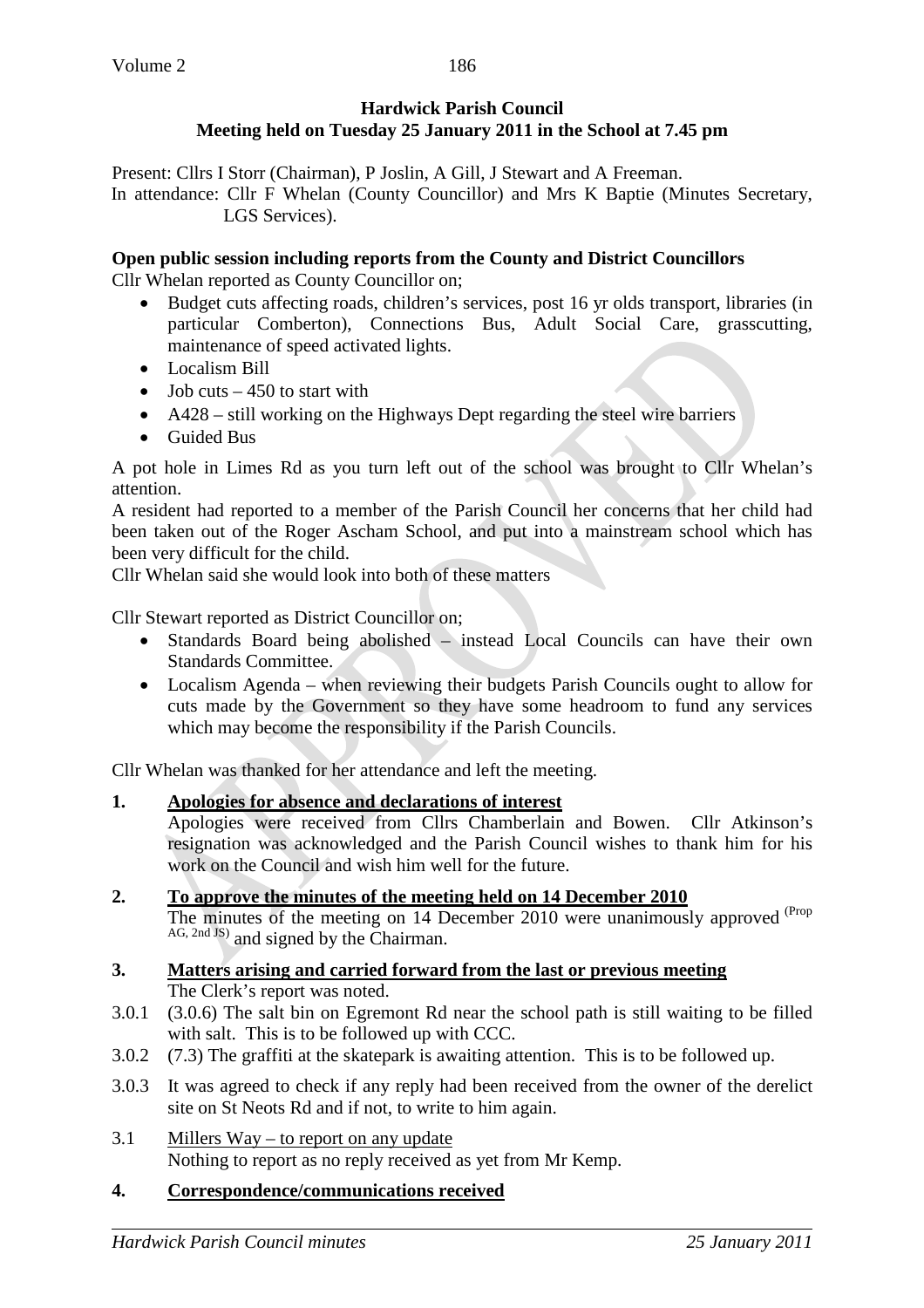- 4.1 CPALC Localism Bill Noted.
- 4.2 NHS dispensing regulations classification of Comberton The Parish Council agreed that Comberton should be classified as rural.
- 4.3 SCDC satisfaction survey It was agreed that this could be completed by members individually on-line.
- 4.4 SCDC guidance on rural affordable housing and exception sites This is to be forwarded to all members as they didn't receive it.
- 4.5 Code of Conduct and Standards Committee update Noted.

## **5. Planning applications and decision notices**

- 5.1 Planning applications received
- 5.1.1 S/2193/10 157 Limes Road Extension (Extend time limit for implementation) The Parish Council recommended approval
- 5.2 SCDC Decision and appeal notices
- 5.2.1 S/2062/10 136 Limes Road Extension SCDC approved.
- 5.3 Tree works applications None.

# **6. Members reports and items for decision**

6.1 P3 report

Cllr Joslin reported that on the Hardwick Millennium path (permissive footpath to Comberton) Whitethorn is encroaching the path and also a badger set is also making access across the path difficult. The sign is also unreadable. Cllr Joslin is keen to meet with the Comberton P3 co-coordinator to discuss the problems.

6.2 Recreation Ground drainage

There has been a large amount of water sitting on the Recreation Ground and it would appear that there may be a blockage in the drainage. Cllr Storr has asked the firm who carried out the work to meet him on site to look into the matter.

6.2.1 Cllr Joslin reported that there are a lot of tree shoots and green suckers growing around the bottom of the trees on the Recreation Ground and that grasscutting could be made easier if these were cut back.

## **7. Finance, risk assessment and procedural matters**

7.1 To receive the financial report and approve the payment of bills The financial report was received and considered and invoices and bank statements were checked. The payments as listed in the report, plus Information Commissioner £35, were approved for payment <sup>(Prop JS, 2nd PJ).</sup> Credits received since the last meeting were noted.

| CCC (Salt bin)                          | £109.28  |
|-----------------------------------------|----------|
| Greenham (Salt bin)                     | £206.11  |
| Grounds by Rounds (grounds maintenance) | £274.17  |
| LGS Services (admin support)            | £1215.63 |
| LG Stoehr (salary)                      | £176.80  |
| J Dyer (salary)                         | £110.24  |
| Ian Lawson (play area works)            | £210.00  |
|                                         |          |

7.2 Appointment of Internal Auditor